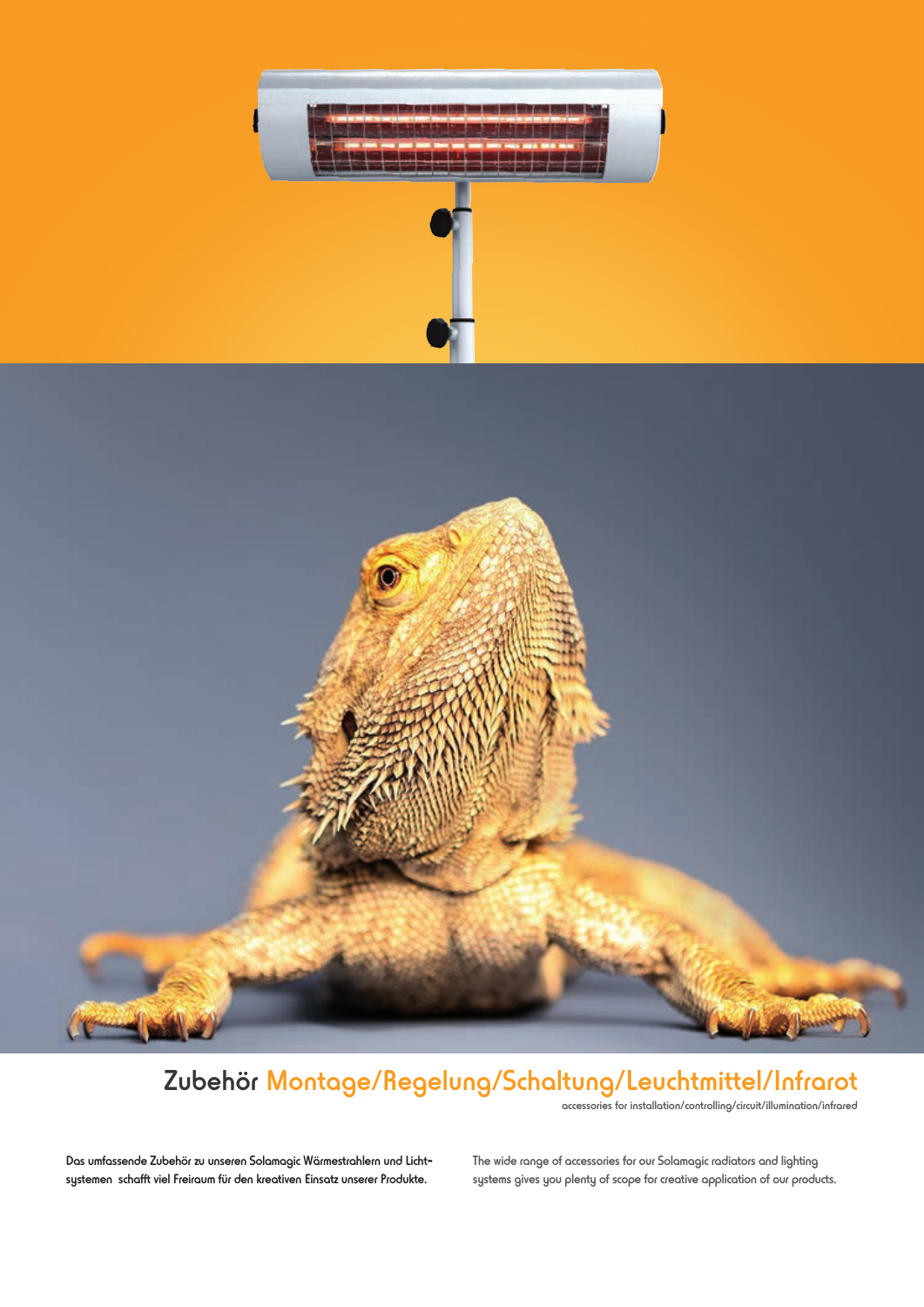accessories for installation

**SIDVWVIE** 

### Befestigungsprofil für Markisen

mounting profile for awnings

#### Ausführung | version

für Tragrohre max. 41 mm x 40 mm for supporting tubes max. 41 mm x 40 mm

Montage | installation Markise, Tragrohr | awning, supporting tube

Packungsinhalt | package contents Ix Befestigungsprofil | 1x mounting profile





| $l.$ Höhe   height                         | 55 mm  |
|--------------------------------------------|--------|
| 2. Tragrohr Breite   supporting tube width | 41 mm  |
| 3. Tragrohr Höhe   supporting tube height  | 40 mm  |
| 4. Länge   length                          | 230 mm |

#### SOLAMAGIC 1400/2000

C

|           |                        | Farbe   colour Art.-Nr.   item-No.       |
|-----------|------------------------|------------------------------------------|
|           | () titan   titanium    | 9100085                                  |
|           | $\bigcap$ weiß   white | 9100084                                  |
| $\bullet$ |                        | nano-anthrazit   nano-anthracite 9100475 |

Strahler nicht enthalten | heater is not included

### SOLAMAGIC 1400/2000

|                 |  | Farbe   colour Art.-Nr.   item-No. |         |
|-----------------|--|------------------------------------|---------|
| schwarz   black |  |                                    | 9100016 |

Strahler nicht enthalten | heater is not included

C



#### Kletthalterung

velcro tape attachment

Ausführung | version

für Rohre und Balken mit Ø 25 – 63 mm for tubes and joists with a diameter of 25 – 63 mm

Montage | installation flexibel | flexible

Packungsinhalt | package contents 2x Kletthalterung | 2x velcro tape attachments



| 1. Rohrdurchmesser   tube diameter          | Ø 25 – 63 mm |
|---------------------------------------------|--------------|
| 2. Abstand Halterung   distance of brackets | 200 mm       |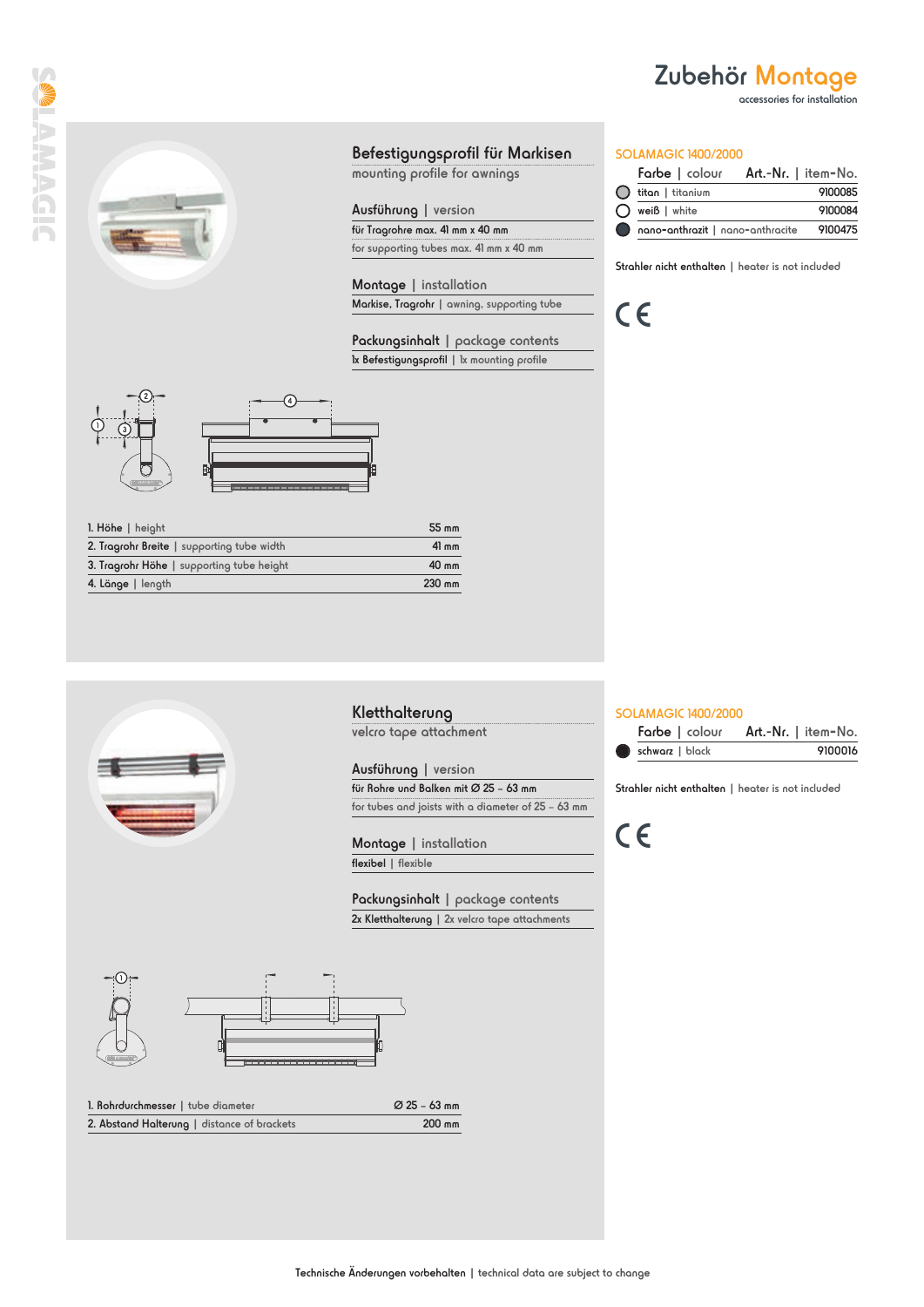accessories for installation



| 1. Standbreite   stance width | mgx. 1200 mm |
|-------------------------------|--------------|
| 2. Auszughöhe   extension     | mgx. 3180 mm |
| 3. Breite   width             | 480 mm       |

3-Fuß Stativ | tripod 3**-**foot base

#### Ausführung | version

für Anwendungen mit max. 3180 mm Auszughöhe for applications with an extension of max. 3180 mm

Montage | installation flexibel | flexible

Packungsinhalt | package contents 1x Stativ | 1x tripod

#### SOLAMAGIC 1400/2000/IP65/RC

|                                  | Farbe   colour Art.-Nr.   item-No. |
|----------------------------------|------------------------------------|
| $\bigcirc$ titan   titanium      | 9100288                            |
| $\bigcirc$ weiß   white          | 9100396                            |
| nano-anthrazit   nano-anthracite | 9100431                            |
| schwarz   black                  | 9100287                            |

Strahler nicht enthalten | heater is not included

C



| 1. Standbreite   stance width | max. 1200 mm |
|-------------------------------|--------------|
| 2. Auszughöhe   extension     | mgx. 3180 mm |
| 3. Breite   width             | 1200 mm      |

| 3-Fuß Stativ für 2 Strahler      |  |
|----------------------------------|--|
| tripod 3-foot base for 2 heaters |  |

#### Ausführung | version

für Anwendungen mit max. 3180 mm Auszughöhe for applications with an extension of max. 3180 mm

**Montage** flexibel | flexible  $\frac{1 \text{ installation}}{1 \text{ visible}}$  (  $\epsilon$ 

Packungsinhalt | package contents 1x Stativ | 1x tripod

#### 2x SOLAMAGIC 1400/2000/IP65/RC

|                   | Farbe   colour Art.-Nr.   item-No. |
|-------------------|------------------------------------|
| titan I titanium) | 9100345                            |
| schwarz   black   | 9100344                            |

Strahler nicht enthalten | heater is not included



| 1. Standbreite   stance width | Ø 350 mm     |
|-------------------------------|--------------|
| 2. Auszughöhe   extension     | mgx. 2200 mm |
| 3. Standfußhöhe   height base | 55 mm        |

#### Stativ mit Sockel | tripod with base SOLAMAGIC 1400/2000/IP65/RC

#### Ausführung | version

für Anwendungen mit max. 2200 mm Auszughöhe for applications with an extension of max. 2200 mm

Montage | installation flexibel | flexible

Packungsinhalt | package contents 1x Stativ | 1x tripod

Gewicht | weight 15 kg

|                            | Farbe   colour Art.-Nr.   item-No.       |
|----------------------------|------------------------------------------|
| $\bigcap$ titan   titanium | 9100503                                  |
| $\bigcap$ weiß   white     | 9100504                                  |
|                            | nano-anthrazit   nano-anthracite 9100505 |

Strahler nicht enthalten | heater is not included

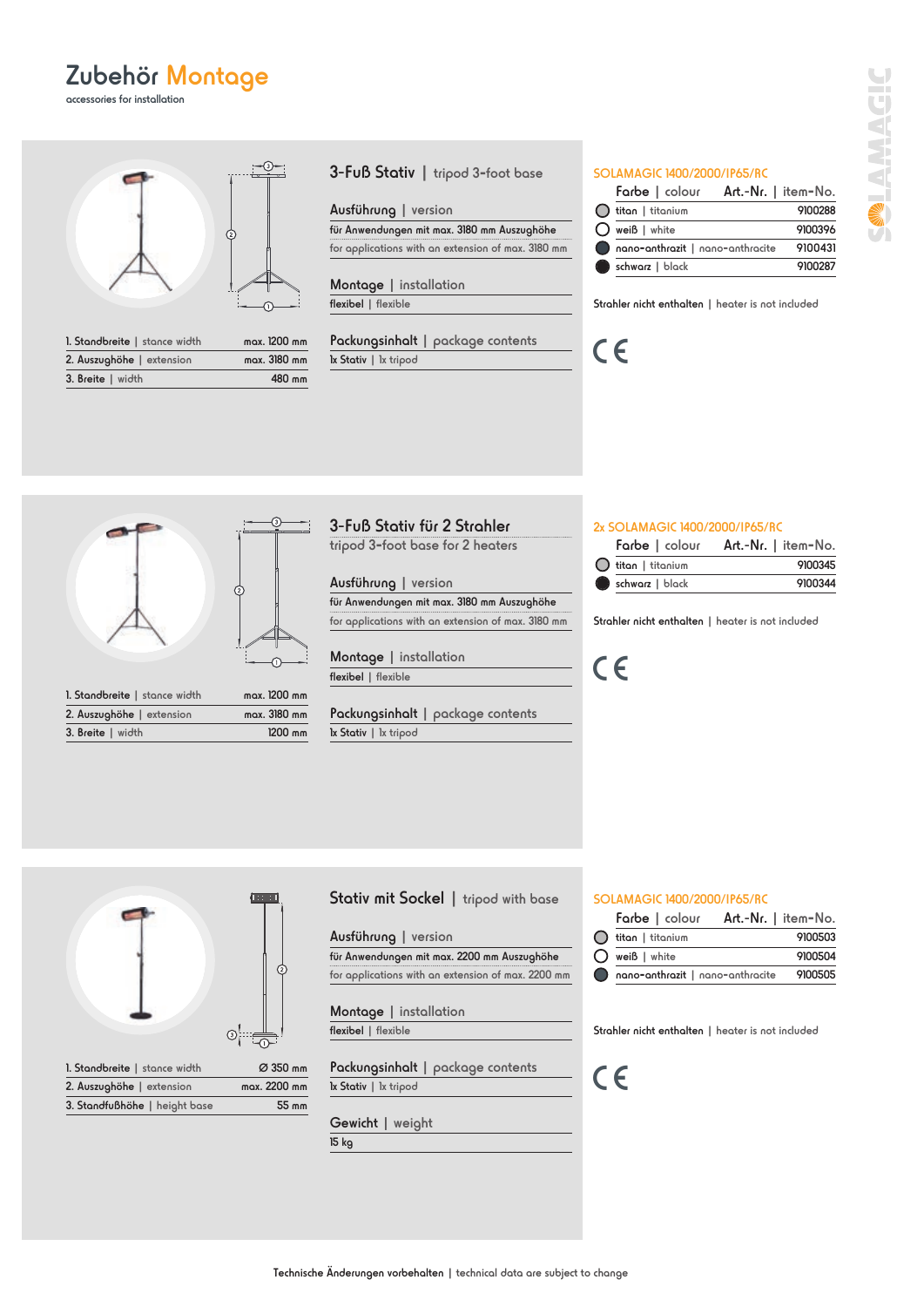

| $I.$ Hohe   height            | 87 mm          |
|-------------------------------|----------------|
| 2. Tragrohr   supporting tube | max. 40x 40 mm |

#### Klapphalterung | awning bracket

Ausführung | version 30° schwenkbar | 30° pivotable

Montage | installation Markise | awning

Packungsinhalt | package contents 1x Klapphalterung | 1x awning bracket

#### SOLAMAGIC 1400/Lichtbord/ Wärme-Licht 1400/2000 SOLAMAGIC 1400/lightpanel/ heat**-**light 1400/2000

|                            | Farbe   colour Art.-Nr.   item-No.     |
|----------------------------|----------------------------------------|
| $\bigcap$ titan   titanium | 9100088                                |
| $\bigcap$ weiß   white     | 9100087                                |
|                            | Concordination nano-anthracite 9100478 |

Zubehör Montage

accessories for installation

# $C \in$

 $C \in$ 



# Kipphalterung | tilting bracket

Ausführung | version mit Gelenk, 30° kippbar with joint, 30° tiltable

Montage | installation Wand, Decke, Markise | wall, ceiling, awning

Packungsinhalt | package contents 1x Kipphalterung | 1x tilting bracket

### Lichtbord | lightpanel

|                           | Farbe   colour Art.-Nr.   item-No. |
|---------------------------|------------------------------------|
| $\bigcirc$ chrom   chrome | 9100089                            |
|                           |                                    |



| <b>1. Gesamthöhe  </b> total height | 155 mm         |
|-------------------------------------|----------------|
| 2. Tragrohr   supporting tube       | max. 40x 40 mm |
| 3. Höhe   height                    | $31$ mm        |

#### Kombihalterung | combi bracket

Ausführung | version 30° schwenkbar | 30° pivotable

Montage | installation Decke, Markise | ceiling, awning

Packungsinhalt | package contents 1x Kombihalterung | 1x combi bracket

## SOLAMAGIC 2000/Wärme-Licht 2000/Lichtbord/ SOLAMAGIC 2000/heat**-**light 2000/lightpanel/

|                            | Farbe   colour Art.-Nr.   item-No.       |
|----------------------------|------------------------------------------|
| $\bigcap$ titan   titanium | 9100356                                  |
| $\bigcap$ weiß   white     | 9100357                                  |
|                            | nano-anthrazit   nano-anthracite 9100358 |

Wand-/Deckenhalterung wall and ceiling bracket

> Ausführung | version 30° schwenkbar | 30° pivotable

Montage | installation Wand, Decke | wall, ceiling

 $87$  mm 80 mm Packungsinhalt | package contents 1x Wand**-**/ Deckenhalterung | 1x wall and ceiling bracket SOLAMAGIC 2000 Wärme-Licht/ Wärme-Licht-Sound 2000/Lichtboard SOLAMAGIC 2000 heat**-**light/ heat**-**light**-**sound 2000/Light panel Farbe | colour Art.-Nr. | item**-**No. natur eloxiert | nature anodized 9100494

 $C \in$ 

 $C\in$ 

| T |  |
|---|--|

| 1. Höhe $ $ height |  |
|--------------------|--|
| 2. Breite   width  |  |

Technische Änderungen vorbehalten | technical data are subject to change

1400 Kompakt/All in one/Wärme-Licht 1400

1400 compact/All in one/ Wärme**-**Licht 1400

|                            | Farbe   colour Art.-Nr.   item-No. |
|----------------------------|------------------------------------|
| $\bigcap$ titan   titanium | 9100356                            |
| $\bigcap$ weiß   white     | 9100357                            |
|                            | Compared nano-anthracite 9100358   |
|                            |                                    |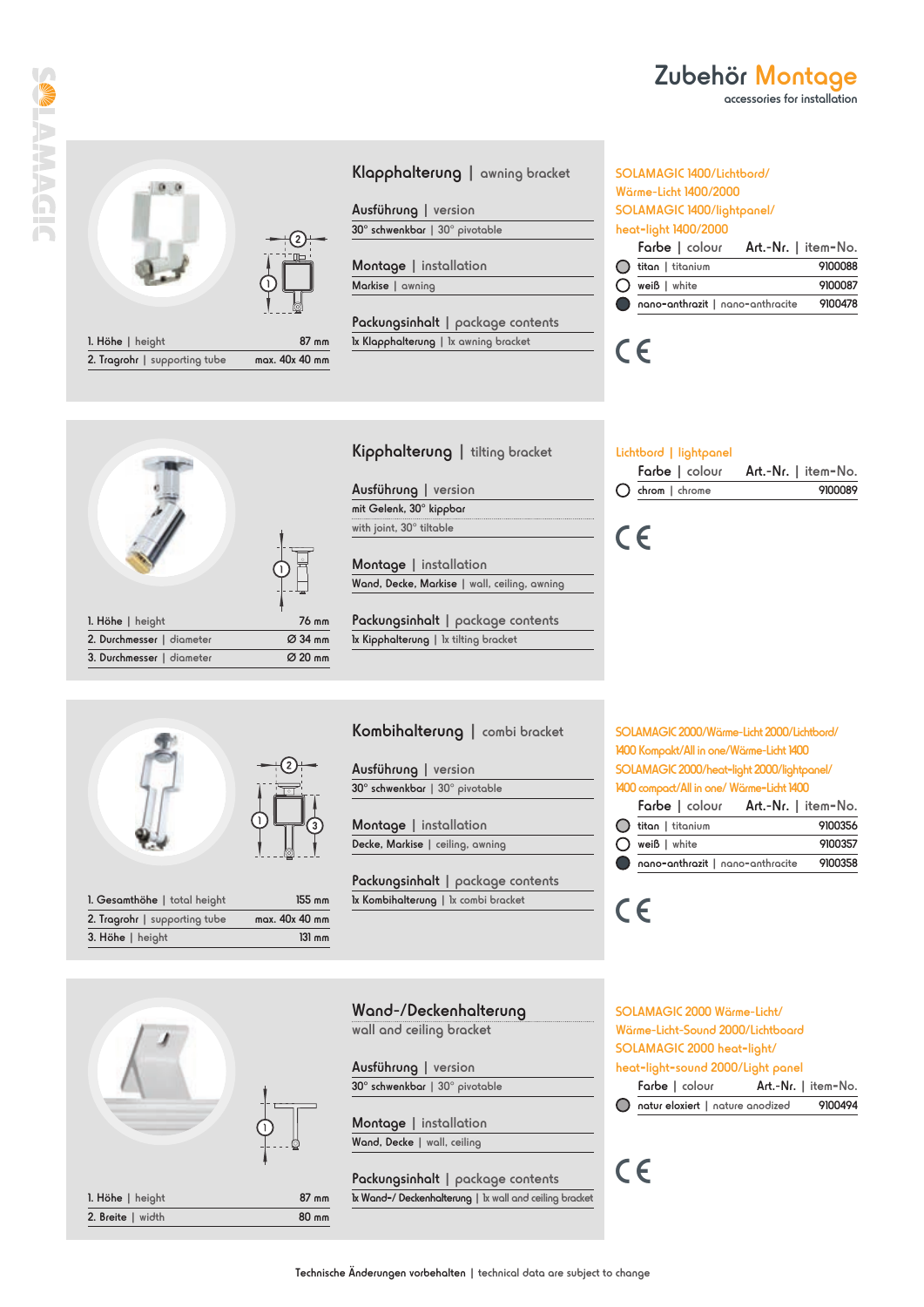accessories for installation



|                                  | 125 / 145 mm |
|----------------------------------|--------------|
| 80 / 100 mm<br>2. Breite   width |              |

| T- <b>Halterung S1</b>   T-bracket S1 |  |
|---------------------------------------|--|
|---------------------------------------|--|

Ausführung | version 45° einseitig schwenkbar | 45° unidirectional tilting

Montage | installation Wand, Decke | wall, ceiling

Packungsinhalt | package contents 1x T**-**Wandhalterung | 1x T**-**bracket

#### SOLAMAGIC S1

|                  | Farbe   colour Art.-Nr.   item-No.       |
|------------------|------------------------------------------|
| titan   titanium | 9300048                                  |
| $weiB$ $ $ white | 9300049                                  |
|                  | nano-anthrazit   nano-anthracite 9300047 |
|                  |                                          |



#### SOLAMAGIC S1

#### 2500 mm

|                        | Farbe   colour Art.-Nr.   item-No. |
|------------------------|------------------------------------|
| schwarz   black        | 9300013                            |
| $\bigcup$ weiß   white | 9300035                            |

#### 5000 mm

|                        | Farbe   colour Art.-Nr.   item-No. |
|------------------------|------------------------------------|
| schwarz   black        | 9300014                            |
| $\bigcup$ weiß   white | 9300036                            |

#### 7500 mm

|                                           | Farbe   colour Art.-Nr.   item-No. |
|-------------------------------------------|------------------------------------|
| schwarz   black                           | 9300045                            |
| $\bigcup \overline{\mathsf{wei}}$   white | 9300043                            |

#### 10000 mm

|                        | Farbe   colour Art.-Nr.   item-No. |
|------------------------|------------------------------------|
| schwarz   black        | 9300046                            |
| $\bigcup$ weiß   white | 9300044                            |

C



Anschlussleitung, schwarz oder weiß connection cable, black or white

Packungsinhalt | package contents 1x Anschlussleitung | 1x connection cable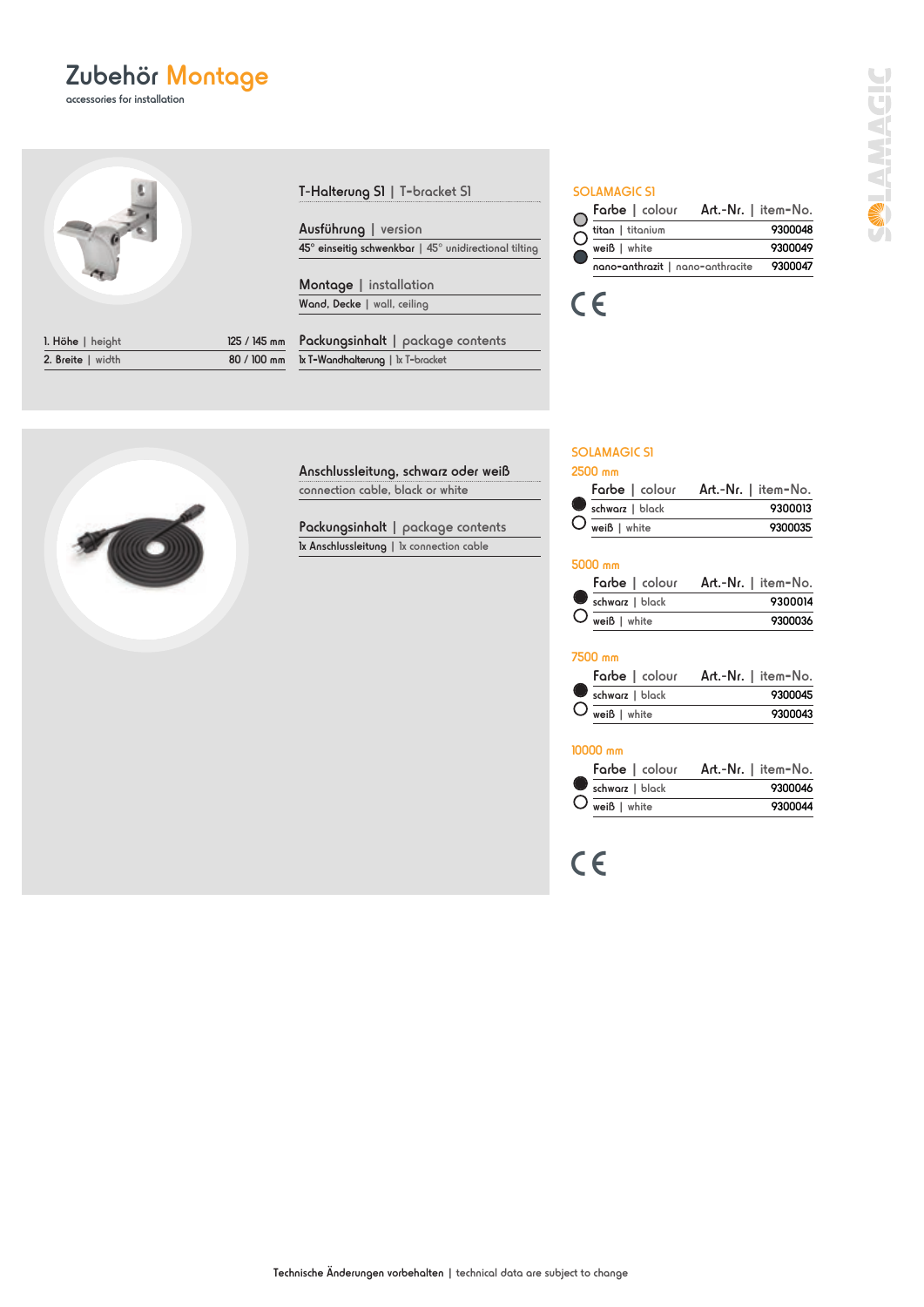





### Sprossenhalterung (klein)

bar attachment (small)

#### Ausführung | version

für Schirmsprossen 30 – 40 mm x 20 mm for parasol bars 30 – 40 mm x 20 mm

Montage | installation Schirm | parasol

Packungsinhalt | package contents 1x Sprossenhalterung | 1x bar attachment

| 1. Höhe   height             | $30 - 40$ mm    |
|------------------------------|-----------------|
| 2. Breite   width            | $20 \text{ mm}$ |
| 3. Gesamthöhe   total height | 90 mm           |

#### Sprossenhalterung (groß)

bar attachment (big)

#### Ausführung | version

für Markisentragrohr 40 mm x 40 mm oder für Markisen und Schirme 40 mm x 20 – 40 mm geeignet für SOLAMAGIC 1400 und 2000 for awning supporting tubes 40 mm x 40 mm or awnings and parasols 40 mm x 20 **-** 30 mm suitable for SOLAMAGIC 1400 and 2000

#### Montage | installation

Schirm, Markise | parasol, awning

Packungsinhalt | package contents 1x Sprossenhalterung | 1x bar attachment

| 1. Höhe   height             | $40 \text{ mm}$  |
|------------------------------|------------------|
| 2. Breite   width            | $20 - 40$ mm     |
| 3. Gesamthöhe   total height | $150 \text{ mm}$ |

#### Tragrohrhalterung

supporting tube attachement

Ausführung | version

| für Markisentragrohr 40 x 40 mm        |  |  |
|----------------------------------------|--|--|
| for awning supporting tubes 40 x 40 mm |  |  |

Montage | installation Markise | awning

| Packungsinhalt   package contents                    |  |  |
|------------------------------------------------------|--|--|
| Ix Tragrohrhalterung   Ix supporting tube attachment |  |  |
|                                                      |  |  |

| 1. Höhe   height             | 40 mm    |  |
|------------------------------|----------|--|
| 2. Breite   width            | $104$ mm |  |
| 3. Gesamthöhe   total height | 240 mm   |  |

#### Farbe | colour Art.-Nr. | item**-**No.  $\overline{ }$

SOLAMAGIC 1400/2000

| nano-anthrazit   nano-anthracite 9100474 |         |
|------------------------------------------|---------|
| $\bigcap$ weiß   white                   | 9100013 |
| $\bigcap$ titan   titanium               | 9100012 |

Zubehör Montage

accessories for installation

Strahler nicht enthalten | heater is not included

 $C \in$ 

#### SOLAMAGIC 1400/2000/ 40 mm x 40 mm

|                                  | Farbe   colour Art.-Nr.   item-No. |
|----------------------------------|------------------------------------|
| $\bigcap$ titan   titanium       | 9100068                            |
| $\bigcap$ weiß   white           | 9100069                            |
| nano-anthrazit   nano-anthracite | 9100472                            |

#### SOLAMAGIC 1400/2000/ 40 mm x 20 – 40 mm

| $\bigcap$ titan   titanium       | 9100072 |
|----------------------------------|---------|
| $\bigcap$ weiß   white           | 9100073 |
| Compared nano-anthrocite 9100473 |         |

Strahler nicht enthalten | heater is not included

CE



SOLAMAGIC 1400 Kompakt/2000/All in one/ 2800 Licht-Wärme/4000 Licht-Wärme-Sound/ 2000+4000 Wärme-Sound/Lichtbord SOLAMAGIC 1400 compact/2000/All in one/ 2800 light**-**heat/4000 light**-**heat**-**sound/ 2000+4000 heat**-**sound/light panel

|   |                  | Farbe   colour Art.-Nr.   item-No.       |
|---|------------------|------------------------------------------|
|   | titan   titanium | 9100608                                  |
| 0 | weiß   white     | 9100593                                  |
|   |                  | nano-anthrazit   nano-anthracite 9100609 |

Strahler nicht enthalten | heater is not included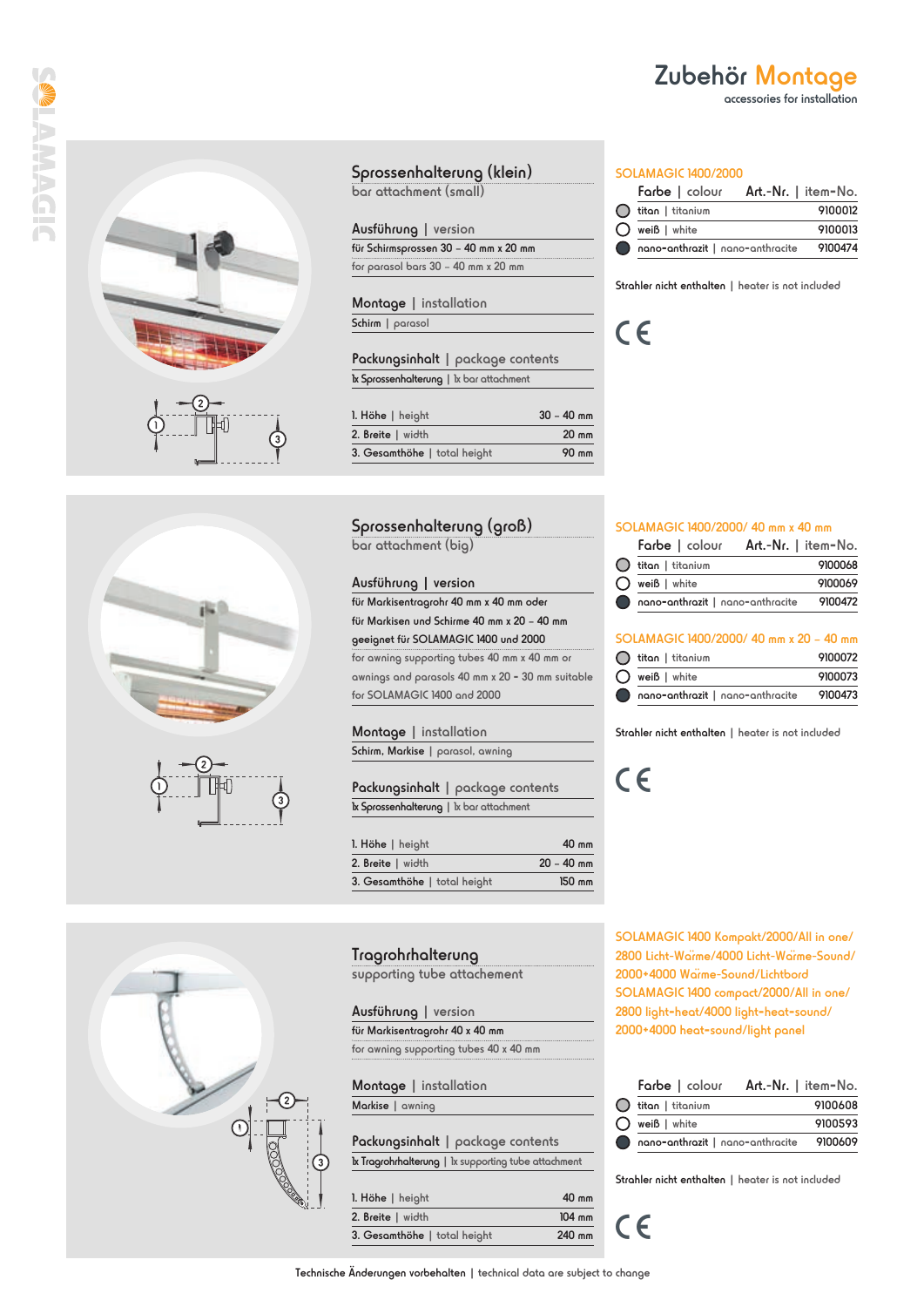## Zubehör Regelung/Schaltung

accessories for controlling/circuit

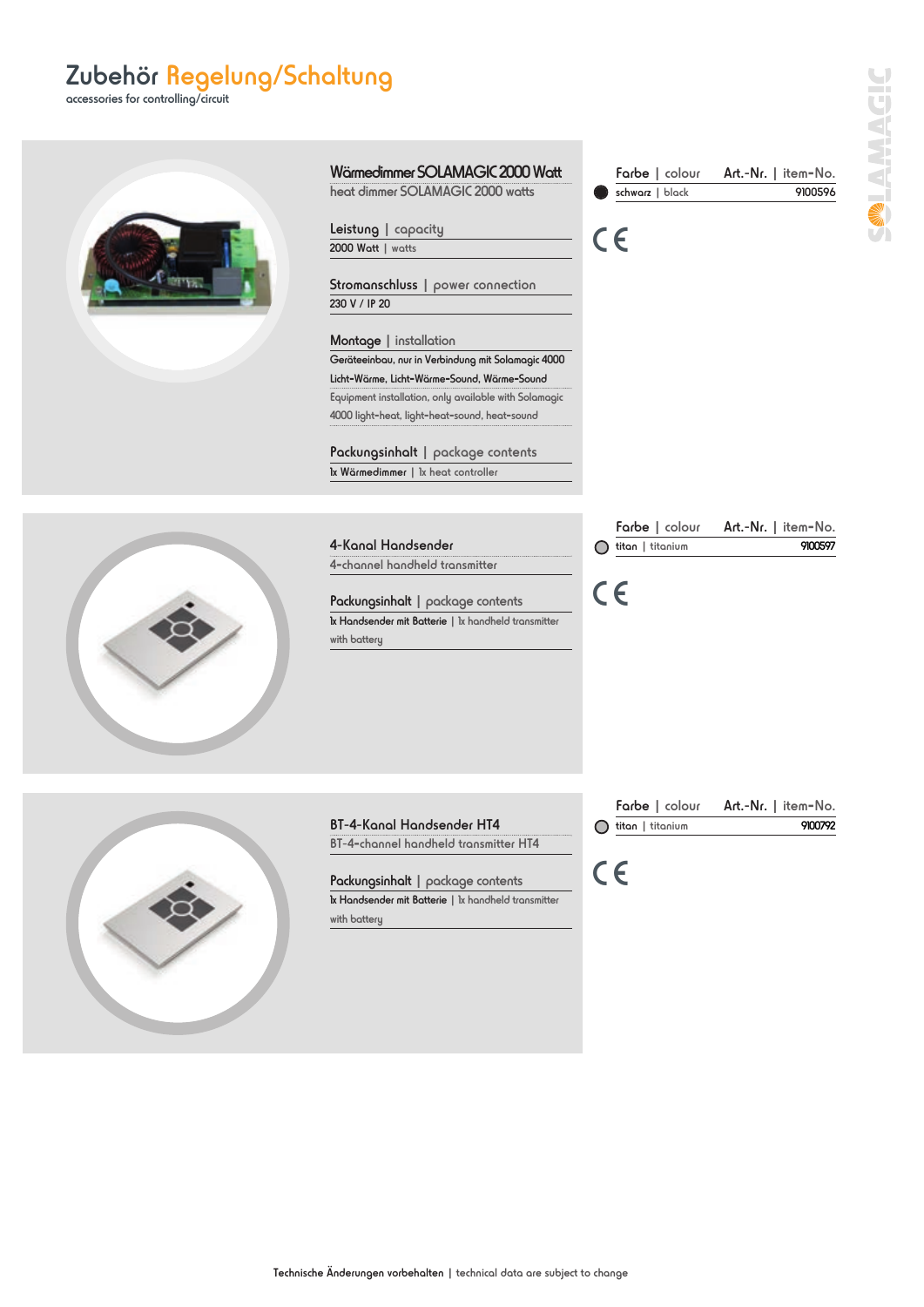accessories for installation





| 1. Breite   width |  |
|-------------------|--|
|                   |  |

| 500 Watt   watts       | $214$ mm |
|------------------------|----------|
| 1000 Watt   watts      | $314$ mm |
| 1400/2000 Watt   watts | 325 mm   |
| 2. Länge   length      |          |
| 500 Watt   watts       | 486 mm   |
| 1000 Watt   watts      | 696 mm   |
| 1400/2000 Watt   watts | 690 mm   |

#### Deckeneinbaurahmen

frame for in**-**ceiling mounting

Ausführung | version erhältlich für SOLAMAGIC 500/1000/1400 und 2000 available for SOLAMAGIC 500/1000/1400 and 2000

Montage | installation Deckeneinbau | in**-**ceiling mounting

Packungsinhalt | package contents 1x Einbaurahmen | 1x in**-**ceiling frame

 $277777777$  $\overline{\mathcal{L}}$ 1  $\sim$  1

3. Einbautiefe | installation depth

| 500 Watt   watts                    | min. 200 mm |
|-------------------------------------|-------------|
| 1000/1400 Watt   watts              | min. 350 mm |
| 2000 Watt   watts                   | min. 450 mm |
| 4. Ausschnitt Länge   cutout length |             |
| 500 Watt   watts                    | 425 mm      |
| 1000/1400/2000 Watt   watts         | 650 mm      |
| 5. Ausschnitt Breite   cutout width |             |
| 500 Watt   watts                    | 200 mm      |
| 1000/1400/2000 Watt   watts         | $300$ mm    |

#### SOLAMAGIC 500

|                            | Farbe   colour Art.-Nr.   item-No. |
|----------------------------|------------------------------------|
| $\bigcap$ titan   titanium | 9100501                            |
| $\bigcap$ weiß   white     | 9100500                            |

#### SOLAMAGIC 1000

| $\bigcirc$ titan   titanium | 9100510 |
|-----------------------------|---------|
| $\bigcirc$ weiß   white     | 9100511 |

#### SOLAMAGIC 1400/2000

| $\bigcirc$ titan   titanium | 9100268 |
|-----------------------------|---------|
| $\bigcirc$ weiß   white     | 9100269 |

Strahler nicht enthalten | heater is not included

C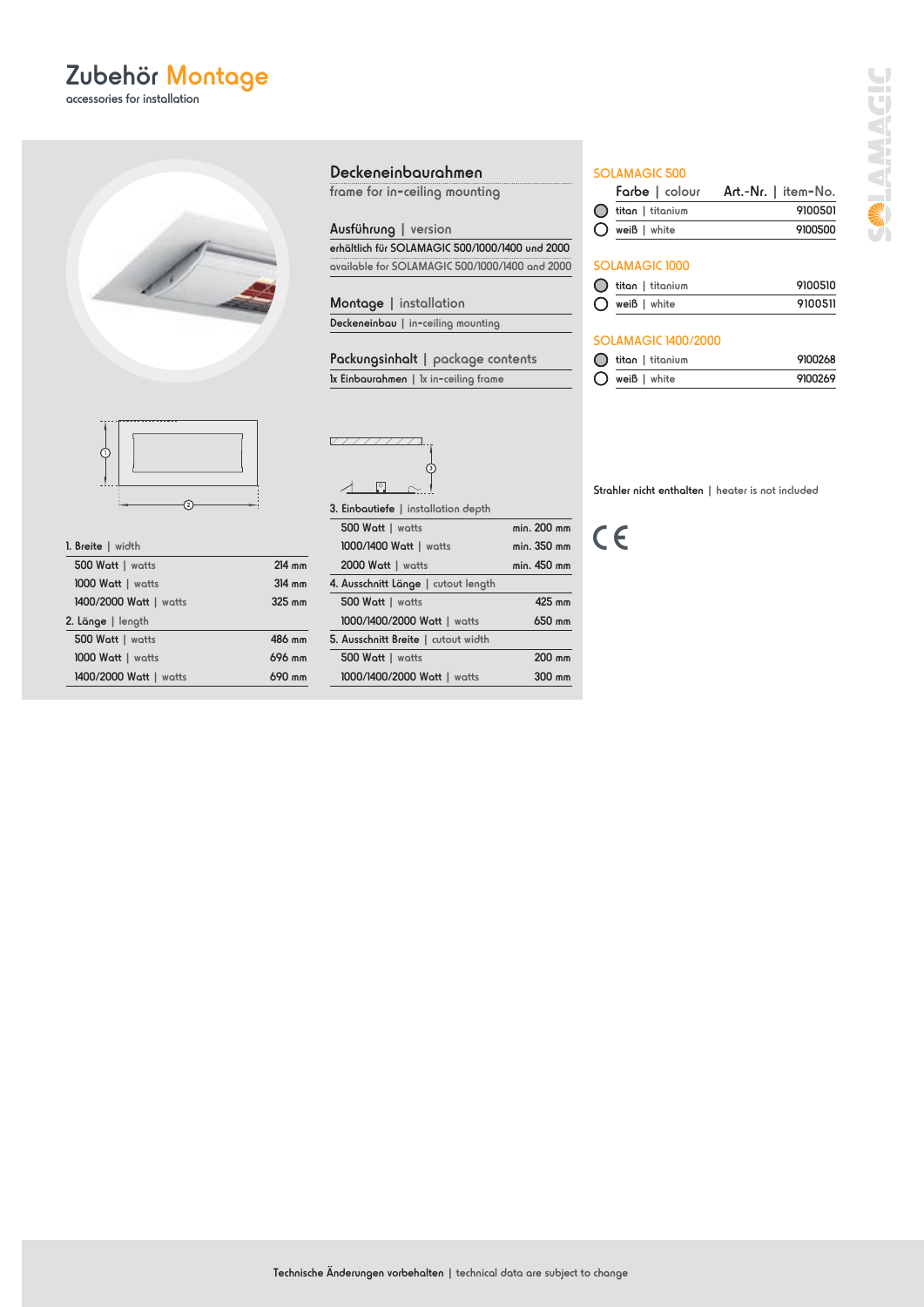### Zubehör Regelung/Schaltung

accessories for controlling/circuit



**TARABEC** 







Funk Ein-/Ausschalter remote control on**-**off switch

Leistung | capacity 2000 Watt | watts

Stromanschluss | power connection 230 V / IP 54

Montage | installation extern | external

Lichtdimmer RTS 300 Watt light dimmer RTS 300 watts

Leistung | capacity 300 Watt | watts

Stromanschluss | power connection 230 V / IP 65

Montage | installation Geräteeinbau | equipment installation

Wärmedimmer RTS 2000 Watt heat dimmer RTS 2000 watts

Leistung | capacity 2000 Watt | watts

Stromanschluss | power connection 230 V / IP 20

Montage | installation Geräteeinbau | equipment installation

Handsender 1-Kanal/5-Kanal remote control 1 channel/5 channel

Ausführung | version für Funk Ein**-**/ Ausschalter 2000 Watt und Funkdimmer RTS 300 oder 2000 Watt for radio controlled on**-**off switch 2000 watts and dimmer 300 or 2000 watts

Leistung | capacity 2000 Watt | watts

Packungsinhalt | package contents 1x Handsender 1**-**Kanal oder 5**-**Kanal 1x handheld transmitter 1 channel or 5 channel

| 1x Funk Ein-/ Ausschalter<br>1x remote control on-off switch |                 |         |
|--------------------------------------------------------------|-----------------|---------|
|                                                              |                 |         |
|                                                              | schwarz   black | 9100218 |
|                                                              |                 |         |
|                                                              |                 |         |

Packungsinhalt | package contents

CE<sup>1</sup> somfy.

|            | Packungsinhalt   package contents |                                    |
|------------|-----------------------------------|------------------------------------|
|            | 1x Wärmedimmer RTS 300 Watt       |                                    |
|            | 1x light dimmer 300 watts         |                                    |
|            |                                   | Farbe   colour Art.-Nr.   item-No. |
| $\bigcirc$ | grau   grey                       | 9100209                            |

## CE<sup>1</sup>

# somfy.

| Packungsinhalt   package contents                            |  |  |
|--------------------------------------------------------------|--|--|
| 1x Funkdimmer RTS 2000 Watt<br>Ix heat dimmer RTS 2000 watts |  |  |
|                                                              |  |  |

### somfy. CE L

schwarz | black 9100389

1-Kanal | 1 channel weiß, grau | white, grey 9100220 Farbe | colour Art.-Nr. | item**-**No.  $\overline{O}$  weiß, grau | white, grey 9100219 5-Kanal | 5 channel  $\bigcirc$  weiß, grau | white, grey 9100352 5-Kanal (Scrollfunktion) | 5 channel (scroll function)

somfy. CE<sup>1</sup>

Technische Änderungen vorbehalten | technical data are subject to change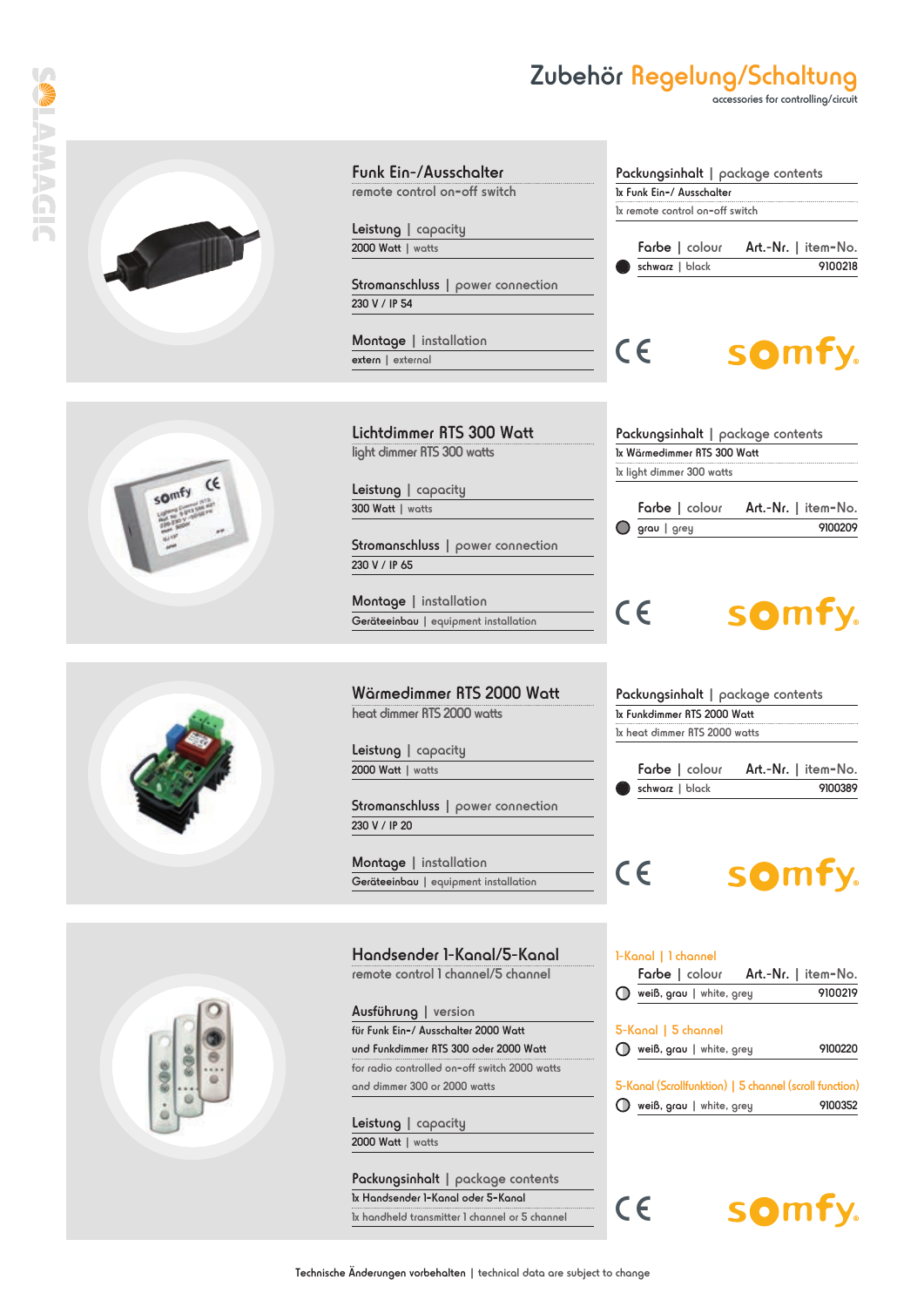## Zusatzinformation Funkregelung und Schaltung

Additional information regarding remote control and switching procedures

# SWIAMAGIC oder | or SOMFY.

Regulieren Sie bequem aus der Ferne Ihren Solamagic Infrarotstrahler oder unsere Lichtsysteme und profitieren Sie von dem Komfort der Funk**-**Technologie. Easily control your Solamagic infrared heater or our lighting systems and benefit from the convenience provided by radio technology.

### Funk Ein-/ Ausschalter

Der Funk Ein**-**/Ausschalter ist ein Funkempfänger für die Ansteuerung eines elektrischen Verbrauchers (z. B. Heizungs**-** oder Lichtsysteme) mit einer Anschlussleistung bis 2000 Watt.

Speziell elektrische Verbraucher mit hohen Einschaltströmen **-** wie Halogen**-**Infrarot**-**Heizstrahler können mit dem Funk Ein**-**/Ausschalter per Funkhandsender ein**-** und ausgeschaltet werden.



### remote On/ Off switch

The remote On / Off switch is a radio receiver for controlling an electrical consumer (e.g. a heated or lighting system) with a connected load of up to 2000 watts.

Special electrical consumers with high switch**-**on currents, such as halogen infrared heaters, can be switched on and off via a remote control handset.

### Lichtdimmer Halogen & LED, Light dimmer Halogen & LED

Externer Funkempfänger zum Dimmen und Schalten. Komfortable Bedienung mit einem Funkhandsender: Licht einschalten, ausschalten oder dimmen. Zum Nachrüsten unserer Lichtsysteme geeignet.



External radio receiver for dimming and switching. Easy operation with a remote control handset: the light can be switched on, off or dimmed. Suitable for upgrading our lighting systems.

### Wärmedimmer

Funkempfänger für die Integration in unsere Licht**-**Wärmekombinationen. Zum Ansteuern eines Heizstrahlers, speziell für elektrische Verbraucher mit hohen Einschaltströmen bis 2000 Watt. Bedienung über einen Funkhandsender. Zum Nachrüsten unserer Lichtsysteme geeignet.

Passen Sie Lichtstärke und die Heizleistung mit den Handsendern

genau an Ihre Bedürfnisse an.

### Heat dimmer

Remote control handset

Radio receiver for integration into our light/heat combination systems. For controlling a radiant heater; particularly suitable for electrical consumers with high switch**-**on currents of up to 2000 watts. Operation is conducted via a remote control handset. Suitable for upgrading our lighting systems.

#### **Handsender**



Precisely adjust the light intensity and heat output to your requirements using the handheld transmitter.

S**-**Drive verbindet mobile Endgeräte drahtlos über eine Entfernung von 20 m mit Solamagic Heizstrahlern und LED**-**Lichtsystemen (Nur iOS).





S**-**Drive connects mobile terminals wirelessly over a distance of 20 m to our heaters and LED**-**Light**-**Systems (only iOS).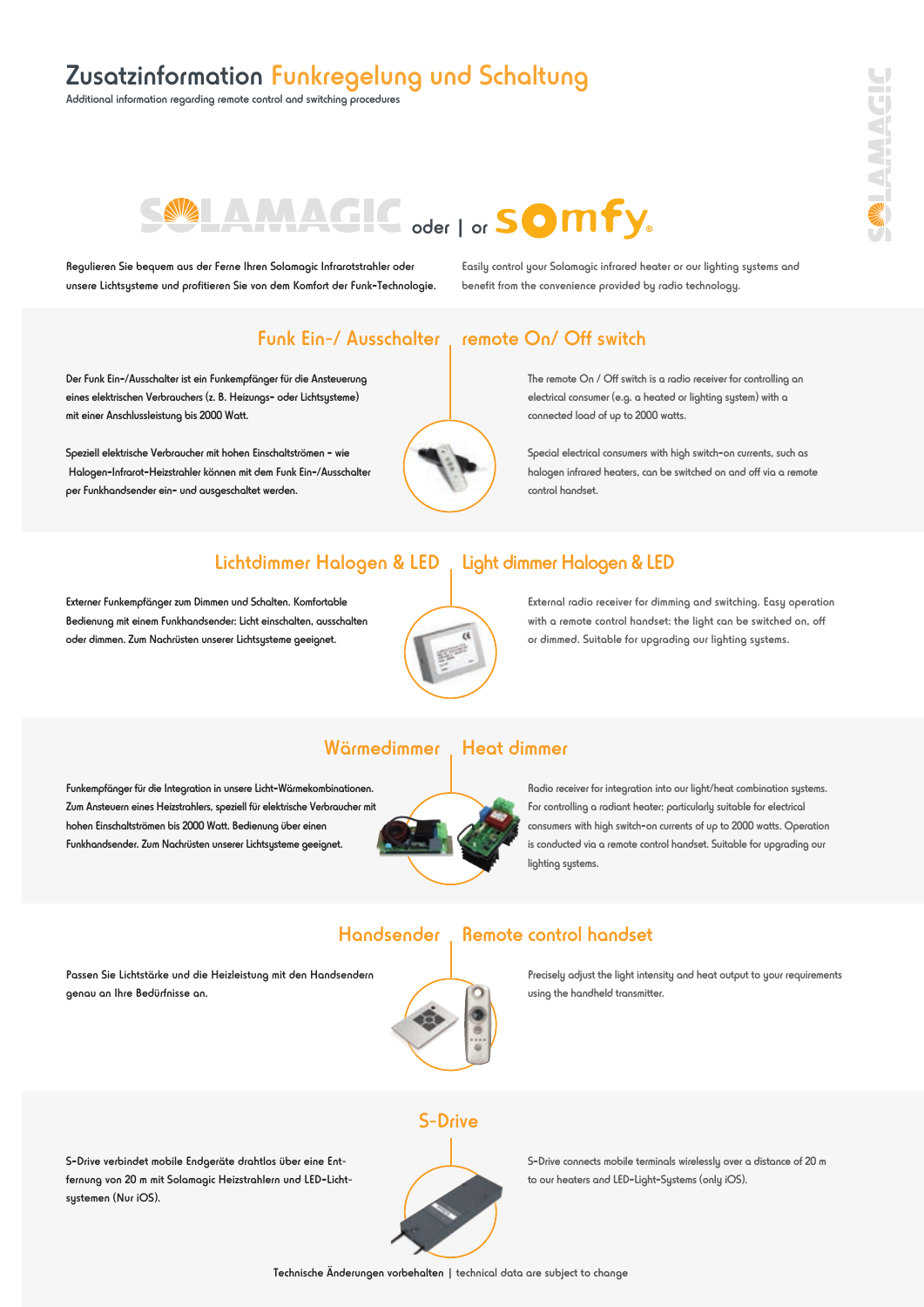### Zubehör Leuchtmittel

illumination accessories



Halopar Leuchtmittel Halopar bulb

Ausführung | version Halopar 16 GU10 35°

Leistung | capacity 35 Watt oder 50 Watt | 35 watts or 50 watts

Stromanschluss | power connection 230 V

Power-LED Leuchtmittel Power**-**LED illuminant

Ausführung | version LED GU10 20°

Leistung | capacity 3x 1 Watt | watts

Stromanschluss | power connection 230 V

Einschaltstrombegrenzer inrush current limiter

Ausführung | version Sicherungsschutz gegen hohe Einschaltströme protection against high inrush currents

Leistung | capacity Pmax. = 2000 Watt | watts

Stromanschluss | power connection 230 V / IP 20

Montage | installation Steckdose | wall socket

Packungsinhalt | package contents 1x Einschaltstrombegrenzer | 1x inrush current limiter

|              | Licht am Mast   light attached to the mast |  |
|--------------|--------------------------------------------|--|
| Watt   watts | Art.-Nr.   item-No.                        |  |
| 35           | 0800132                                    |  |
| 50           | 0800117                                    |  |

Farbe | colour Art.-Nr. | item**-**No. 0800176 12V weiß | white 0800178

Licht am Mast | light attached to the mast

CE





C

CE